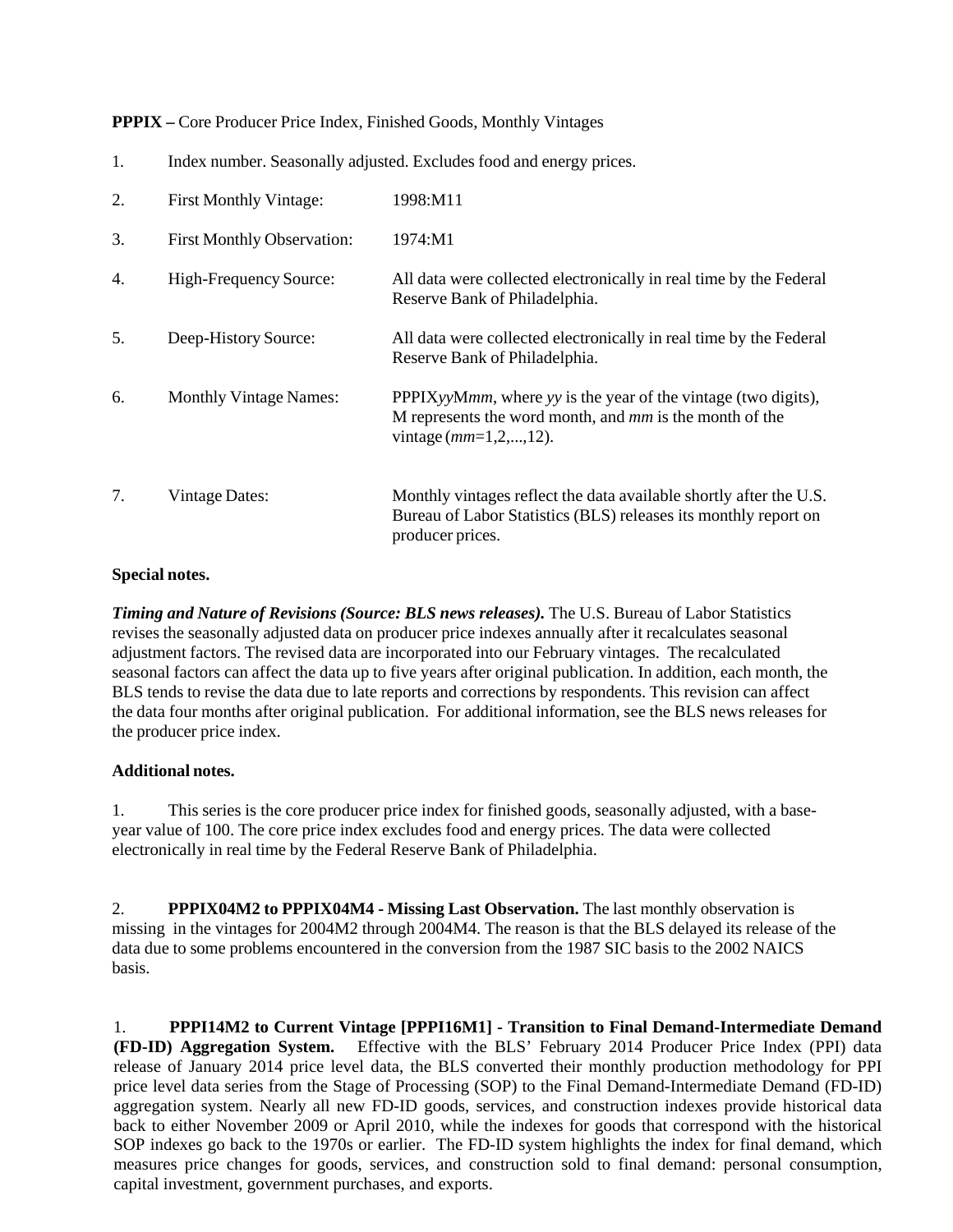As of February 2016, the Philadelphia Fed's Real-Time Data Center replaced all PPI and PPI-Core vintage data series from the 2014M2 vintage to the most current vintage, 2016M1, with data collected in real-time under the BLS' new FD-ID aggregation system. Prior to February 2014, the BLS utilized the State of Processing (SOP) system to construct PPI and PPI-Core price level estimates. [*For more information, se[e BLS news releases](http://www.bls.gov/ppi/fdidtransition.htm) for PPI data at: <http://www.bls.gov/ppi/fdidtransition.htm>*]